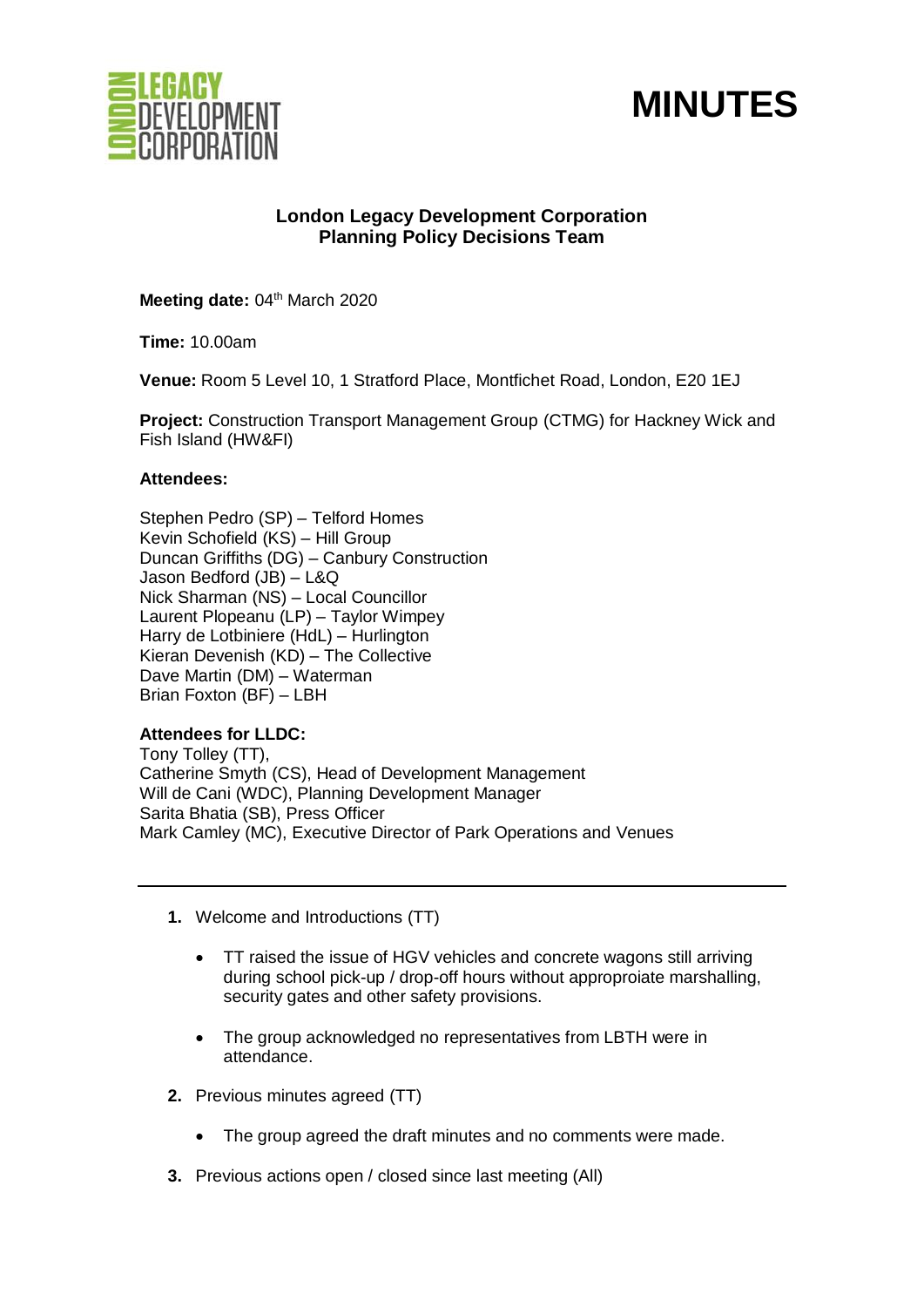| <b>Outstanding Actions</b>                                                                                                                                                                                                                                                                | Owner                     | Date to be completed<br>/ Progress |
|-------------------------------------------------------------------------------------------------------------------------------------------------------------------------------------------------------------------------------------------------------------------------------------------|---------------------------|------------------------------------|
| The group still needs to receive site<br>programmes / revised programmes<br>from developers.                                                                                                                                                                                              | <b>Developers</b>         | Ongoing                            |
| LLDC, LBH and LBTH jointly co -<br>ordinating, funding and<br>implementing a monitoring officer to<br>monitor the compliance of<br>construciton sites, vehicle<br>movements and safety provisions.<br>Scope of the monitoring officer to be<br>agreed by the group. TT to chase BF<br>re. | LLDC &<br><b>Boroughs</b> | Open                               |
| Contact International College of<br>Musical Theatre (ICMT) at 68 Wallis<br>Road – contact 68 Wallis Road to<br>ensure scaffolding is removed<br>appropriately and safely without any<br>disruption to surrounding highway /<br>pedestrian network                                         | <b>LLDC</b>               | Open                               |

- TT Confimred timescale on RSS is approximately 2 months and will likely be finalised in May / June 2020.
- TT confirmed BF has contacted LLDC that a LBH monitoring / enforcement office been in place for a trial period of 3 weeks and no breaches / non-compliance recorded. BF confirmed meeting with LLDC & LBTH to progress the monitoring / nefocrment office
- **4.** Discussion on development sites (All)

# *Telford Homes – Wallis Road*

- *SP confirmed pumping works to area 1 have now been completed and partially backfilled*
- *SP confirmed re-commencement of pumping works to commence in area within 2 weeks and will take approximately one month*
- *SP confirmed no deliveries have been taking place between 8-9am and 3-4pm*
- *SP confirmed scaffolding works are nearly completed on block A and will be starting on scaffolding on the next block in the coming months*
- *SP confirmed concrete wagon movements are still around 6-7 movements*
- SP confirmed crane removal is due to take place on the  $7<sup>th</sup>$ -8<sup>th</sup> March *which and will lead to partial road closure along Wallis Road*
- *SB confirmed letters went out local residents / businesses on Friday 28th Feb regarding the crane removal & road closure*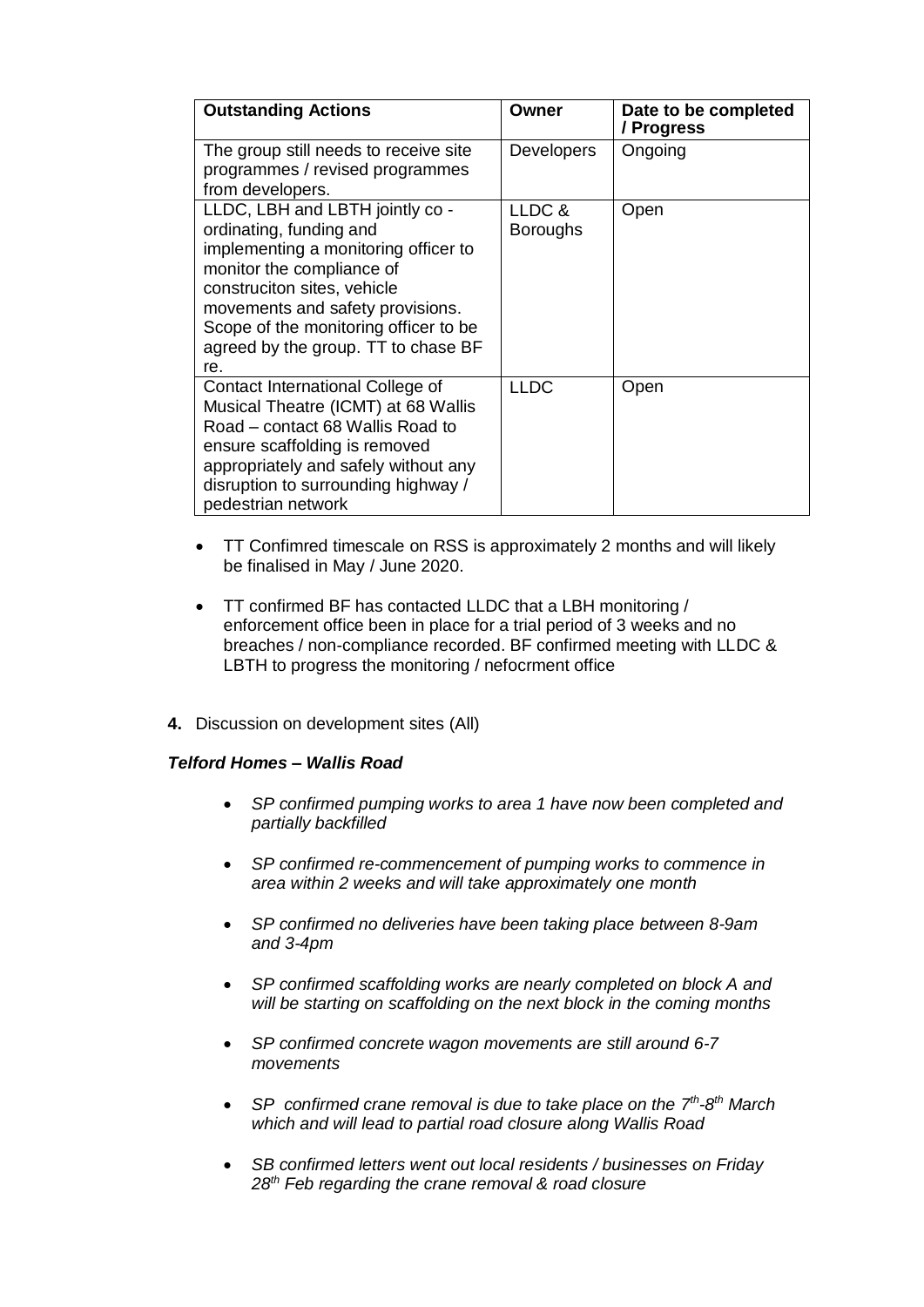- *NS queried whether there were any more chemicals / odours and Telfords expected works will re-commence in 2 weeks for 1-2 months depending on odour levels. This will likely finish by May 2020.*
- *Telford's to sent draft outline programme to the group*
- *LBH confirmed scaffolding licence has not been granted yet and LBH have been chasing Telford's on necessary details*

## *Canbury Construction – Wallis Road & Berkshire Road*

- *DG confirmed frame works are now complete.*
- *DG confirmed windows and brickwork works are underway across all blocks*
- *DG confirmed they are currently operating three brick deliveries per fortnight and no significant numbers of deliveries beyond this.*
- *NS queried whether contractors not complying with CMP in relation to deliveries have been appropriately enforced against*
- *DG confirmed no more incidents regarding delviveries and all suppliers have been reminded of their delivery requirements*

### *L&Q – Bream Street*

- *JB confirmed 4 x gates are in operation with gate staff operatives in place*
- *JB confirmed lollipop person is still in place during school pick-up and drop-off hours and then relocated to roundabout in between these hours*
- *JB confirmed hoarding along canalside is starting to come down*
- *JB confirmed extension of road closure along Bream Street has been secured until June 2020*
- *JB confirmed parking bay suspensions will be in place along Bream Street once the road re-opens in June 2020*
- *JB confirmed Thames Water will be carrying out works on 21st and 27th March and single-road closure is likely for 3 days*
- *JB confirmed crane is due to come down on the 23rd April and another weekend in April / May but will likely work off Bream Street so shouldn't cause any further disruption and road closures*
- *JB confirmed the handovers are on track to take place in October 2020*
- *CS confirmed message regarding Bream Street closure had been communicated to councillors*

#### *Hill Group – Wyke Road*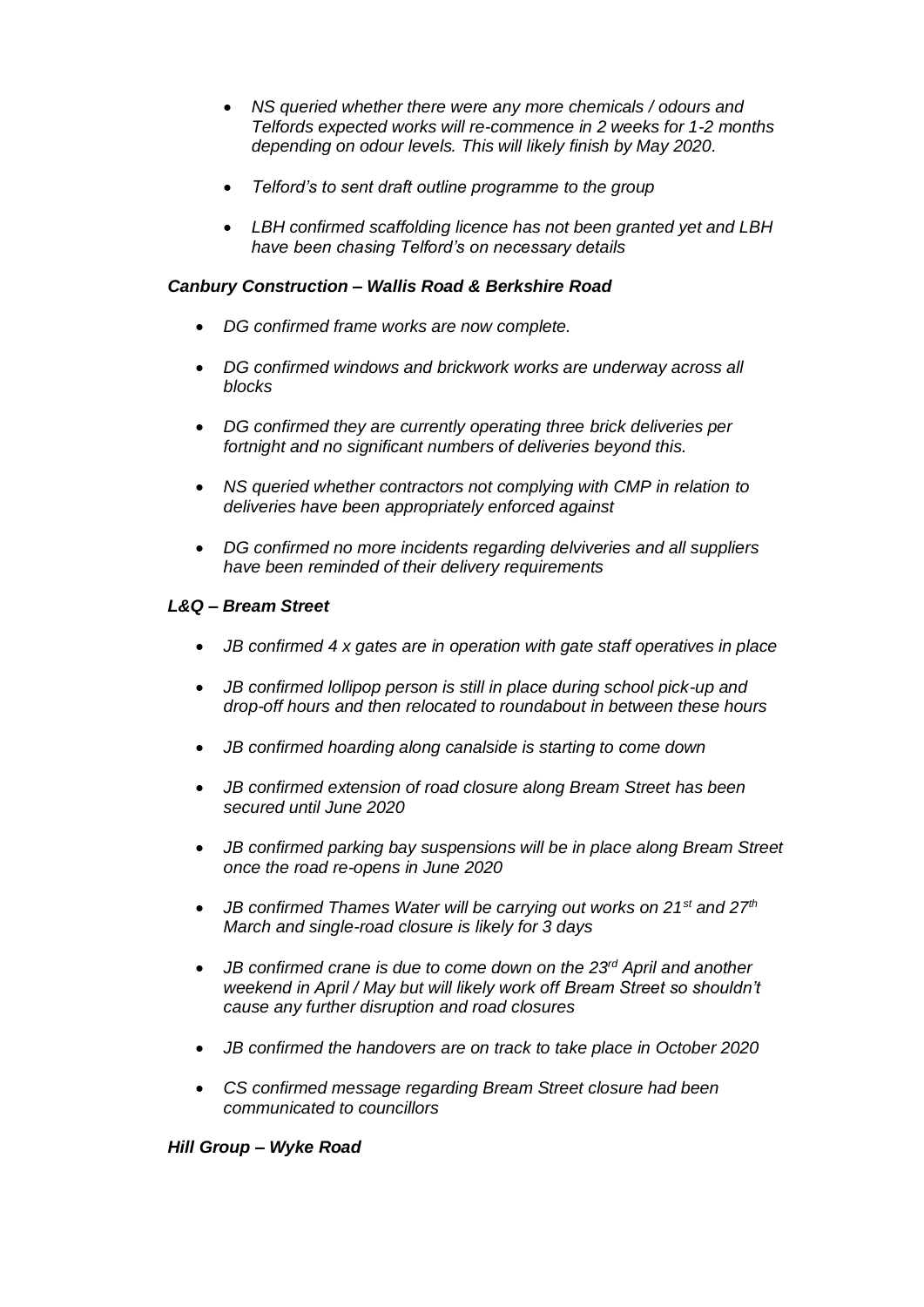- *DJ confirmed phase 2 had been completed this week*
- *DJ confirmed phase 3 in the corner of their site was underway*
- *DJ confirmed 423 new homes have been completed and starting to be occupied since last meeting*
- *DJ confirmed UKPN feed going over new bridge has caused issues between LLDC and UKPN that are being resolved.*
- *TT confirmed LLDC are discussing a solution for the connection from South – North alongside Engie's extension of the District Heat Network. LLDC also liasing with Balfour Beatty regarding programme of their bridge works*
- *MC confirmed Monier Road bridge is unlikely to be in place and open by September 2020.*
- *MC suggested sub-group is setup to agree UKPN works with other stakeholders (Engie, BB, Taylor Wimpey etc.)*
- *DJ acknowledged LBTH have installed dropped kerb to*
- *DJ confirmed 5-6 delvieries per day are taking place in the holding area until allowed to access the site. If not in the correct window, DJ confirmed gate marshals send them away.*

# *Balfour Beatty - Bridges*

- *BC updated the group via email, as follows:*
	- *"CFA piling due to start Mon 09/03 – Mobile crane mobilisation on 09/03 and CFA rig mobilisation on 10/03. All plant due to come in at 10:00am*
	- *3 week programme with demobilisation scheduled for 24 & 25/03.*
	- *Excavation and FRC works to follow."*
- *TT suggested plant machinery due to come in at 10am should be amended to before 7am or later than 10am so plant isn't travelling along Monier Road duiring peak and school drop-off hours.*

# *Taylor Wimpey*

# *Monier Road*

- *LP confirmed pre-commencement conditions are still outstanding and the piling works are not commencing until they are closed out*
- *LP confirmed TW are still experiencing delays from LBTH Highways in relation to their works*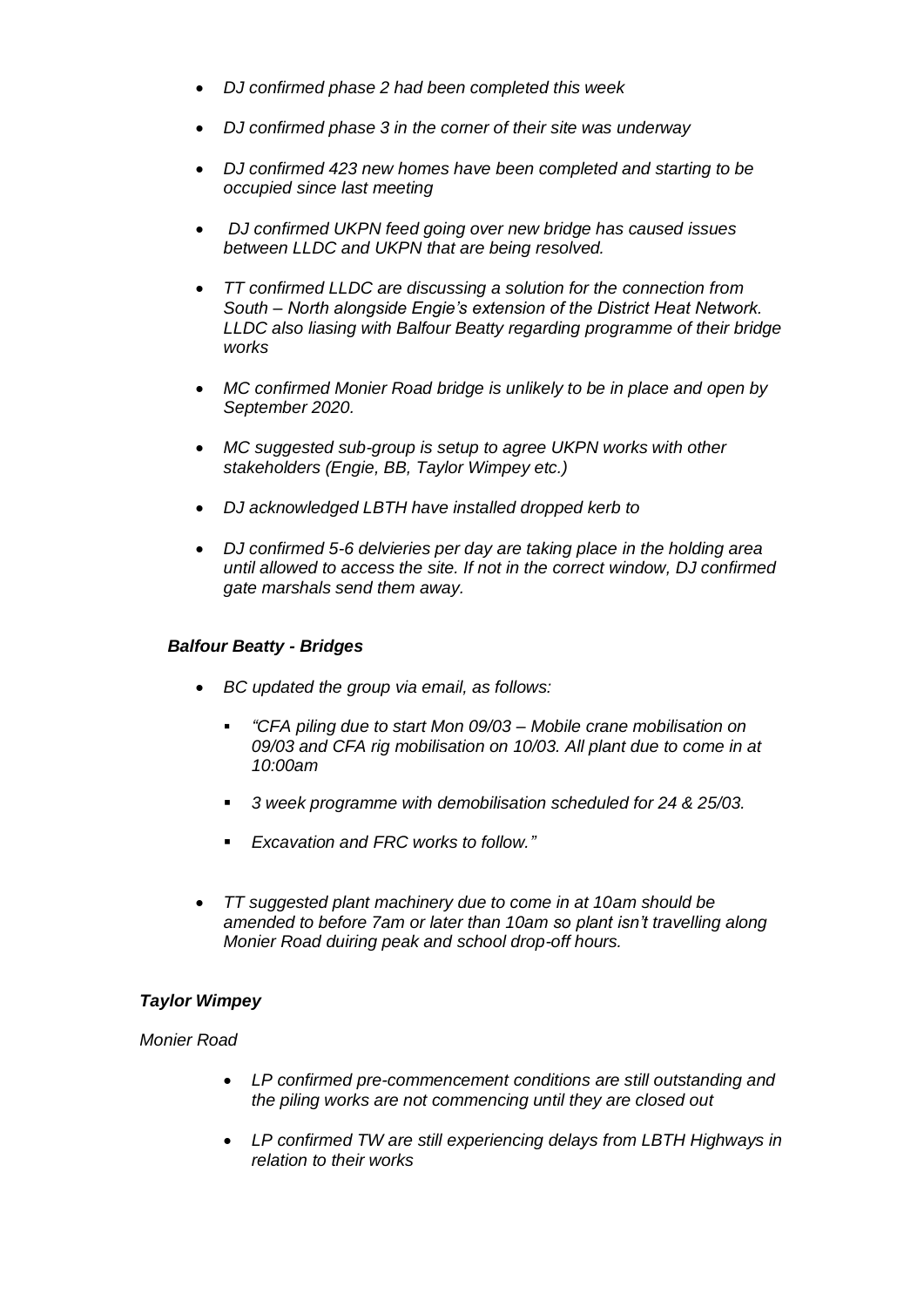- *JL confirmed A, C and D are at the fit-out stage*
- *JL confirmed Block A scaffolding is due down at the end of next week but footpath closure will remain. Wick Lane footpath is currently expected to re-open in June 2020.*
- *JL confirmed Block E confirmed construction still ongoing following delays in relation to EA matters*
- *JL confirmed footpah closure in place but holding bay is still in place that would be provided Block E*
- *JL outlined concerns raised by residents and Taylor Wimpey have made efforts to resolve.*
- *JL confirmed Tower Crane dismantle is due in April and JL will update the group with more details / dates*
- *JL confirmed delvieires are working well, and if early than delivery slot, TW tell them to return at the correct time*
- *JL acknowledged the recent photos from LLDC PPDT officers were unacceptable and confirmed they would resolve.*
- *JL confirmed no more utilities are expected to come on-site*
- *JL confirmed LBTH Highways / Street car officers have visited the site and comfortable with the operations*
- *LBTH Street Care team reccomdnded temporary crossings where island crossings are currently in place*

# *Dace Road*

- *HG confirmed they will be re-commencing demolition works on site, and hoarding and scaffolding are due to go up on site in next few weeks*
- *TT requested programme, details of deliveries, environemtnal issues, general issues from HG Construction*
- *HG confirmed the site access will be from Monier Road and Dace Road*
- *LP confirmed hoarding is now in place around the perimeter of the site.*

# **5.** AOB

- MC requested owner of steel roads delivery that was not complying with TMPs or correct procedures. Telfords confirmed it was them and would ensure this doesn't happen again.
- LP requested LBTH Highways contract regarding dropped kerbs works